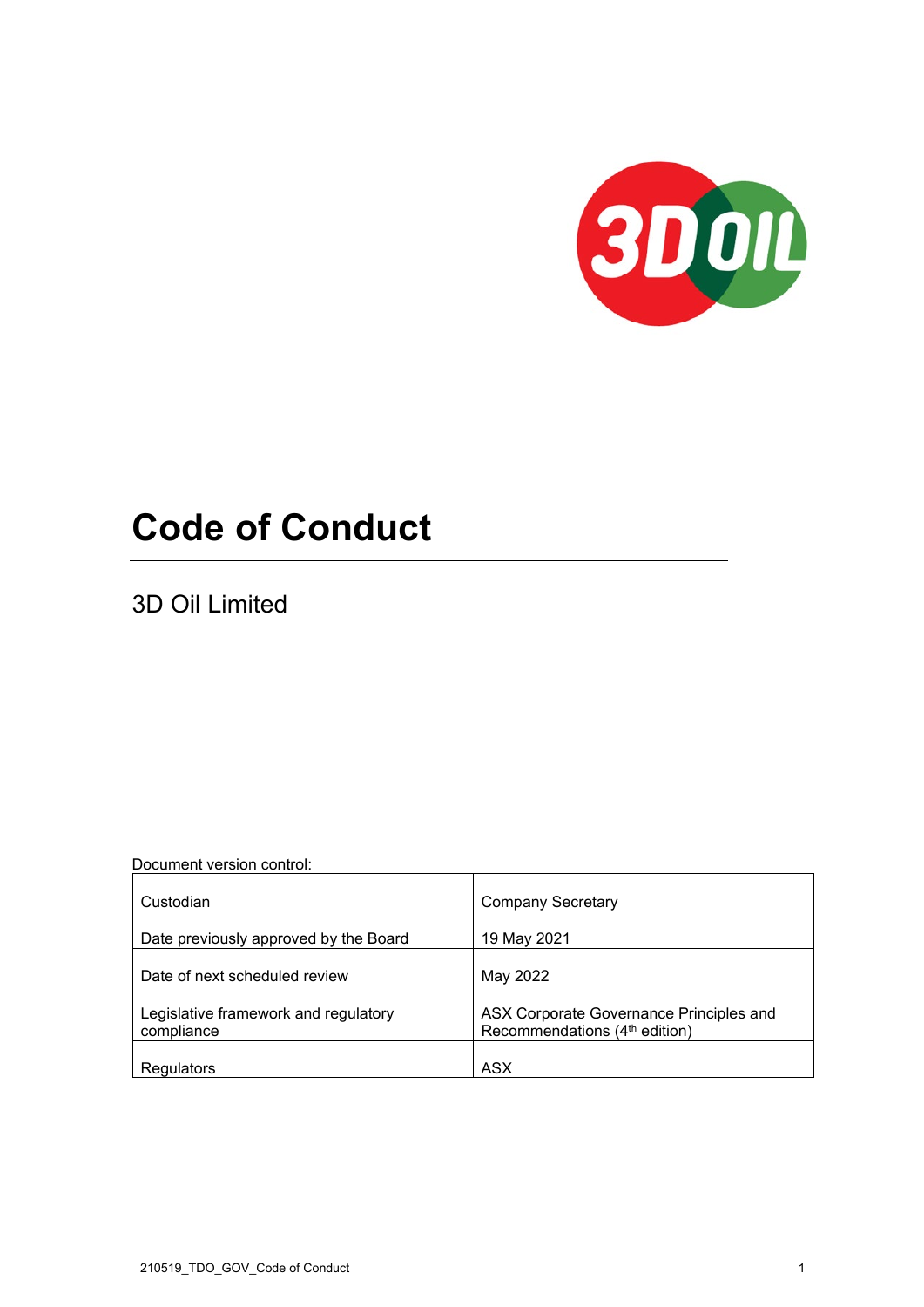# **1. Introduction**

## **1.1 Purpose of the Code**

3D Oil Limited ACN 105 597 279 and its subsidiaries (collectively referred to as the **Company**) is committed to the highest level of integrity and ethical standards in all business practices. Employees must conduct themselves in a manner consistent with current community and Company standards and in compliance with all relevant laws.

The Company has also adopted a statement of values (**Statement of Values**). The Statement of Values and the Code of Conduct (**Code**) outline how the Company expects its representatives to behave and conduct business in the workplace on a range of issues. It includes legal compliance and guidelines on appropriate ethical standards.

The objectives of the Code are to:

- (a) provide a benchmark for professional behaviour throughout the Company;
- (b) support the Company's business reputation and corporate image within the community; and
- (c) make directors and employees aware of the consequences if they breach the Code.

The Company regularly monitors and tests its policies against this Code to ensure its commitments remain relevant, effective and consistent with stakeholder expectations.

While the Code is designed to ensure the Company delivers on its commitment to corporate responsibility and sustainable business practice, it does not create any rights in any employee, client, customer, supplier, competitor, shareholder or any other person or entity.

# **1.2 Application**

All employees of the Company, Company directors, senior executives, temporary employees, contractors, consultants and relevant third parties (**Employee**) must comply with the Code.

The Code applies to all business activities with suppliers, contractors, customers, shareholders and Employees in Australia and overseas (where applicable).

Responsibility lies with every person covered by the Code to conduct themselves in accordance with the Code.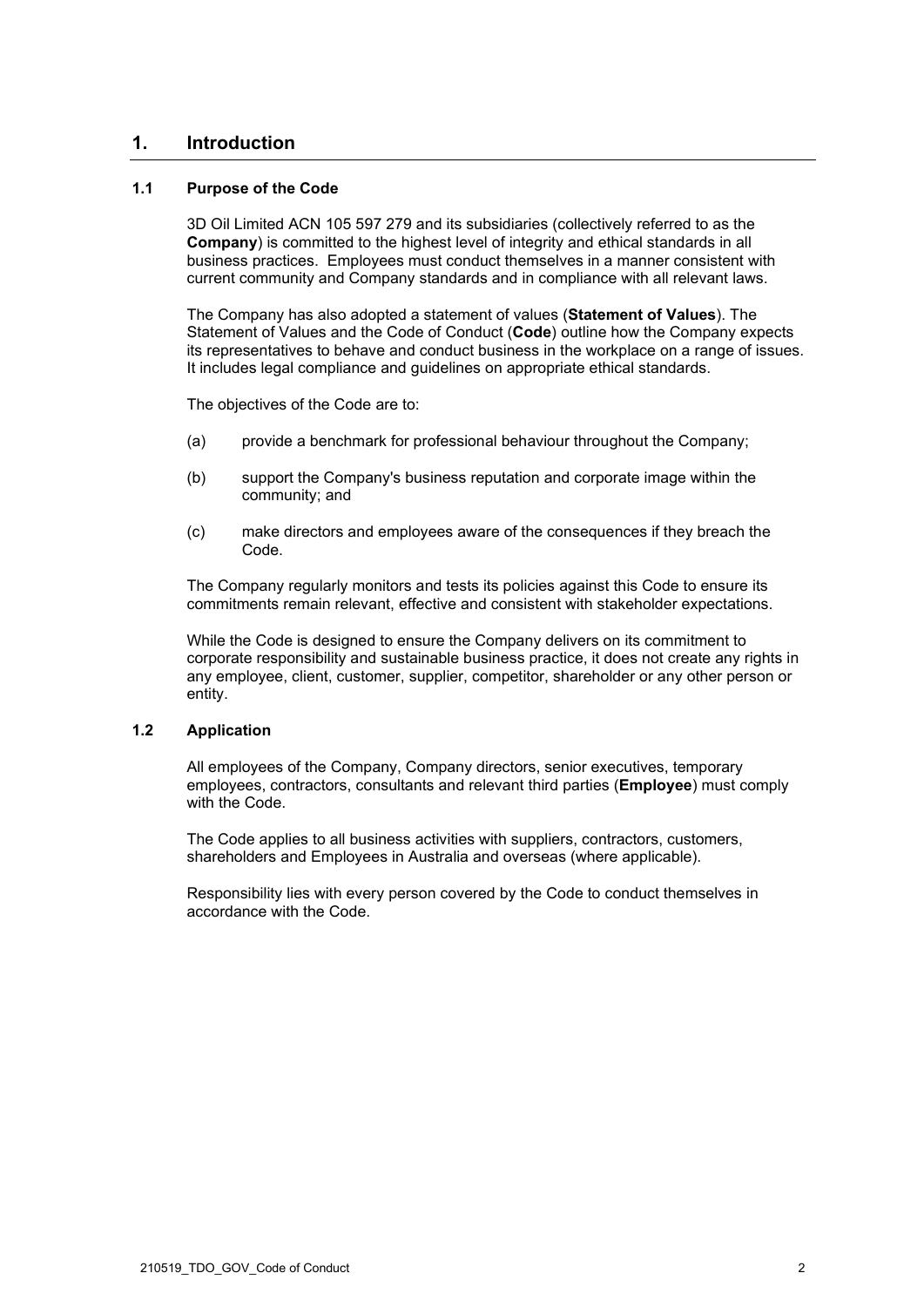Some Employees may also have additional responsibilities relating to the Code as follows:

| <b>Position</b>                                               | <b>Responsibility</b>                                                                                                                                                                                                                                                                                                                      |  |
|---------------------------------------------------------------|--------------------------------------------------------------------------------------------------------------------------------------------------------------------------------------------------------------------------------------------------------------------------------------------------------------------------------------------|--|
| Employee                                                      | It is the Employee's responsibility to:                                                                                                                                                                                                                                                                                                    |  |
|                                                               | comply with the Code;<br>٠                                                                                                                                                                                                                                                                                                                 |  |
|                                                               | act in accordance with the Company's Statement of<br>Values;                                                                                                                                                                                                                                                                               |  |
|                                                               | act at all times in the best interests of the Company, with<br>strict integrity and according to legal and approved<br>Company business practices; and                                                                                                                                                                                     |  |
|                                                               | raise any concerns or issues with their Manager.                                                                                                                                                                                                                                                                                           |  |
| Managing Director or<br><b>Company Secretary</b><br>(Manager) | It is the Manager's responsibility to:                                                                                                                                                                                                                                                                                                     |  |
|                                                               | communicate the Code to Employees and contractors;<br>$\bullet$                                                                                                                                                                                                                                                                            |  |
|                                                               | communicate the Company's Statement of Values to<br>Employees;                                                                                                                                                                                                                                                                             |  |
|                                                               | take a leadership role in observing and promoting the<br>behaviour and standards in the Code and related<br>policies; and                                                                                                                                                                                                                  |  |
|                                                               | take immediate action where an Employee reports a<br>potential breach of the Code or where the Manager<br>observes a potential breach.                                                                                                                                                                                                     |  |
| <b>CEO/Managing</b><br>Director (or<br>delegate)              | It is the responsibility of the CEO/Managing Director (or<br>delegate) to:                                                                                                                                                                                                                                                                 |  |
|                                                               | conduct preliminary investigations in relation to potential<br>breaches of the Code;                                                                                                                                                                                                                                                       |  |
|                                                               | review and recommend updates of the Code and related<br>policies as required; and                                                                                                                                                                                                                                                          |  |
|                                                               | conduct regular training on the Code for Employees.                                                                                                                                                                                                                                                                                        |  |
| Audit & Risk<br>Committee                                     | It is the responsibility of the Audit & Risk Committee to:                                                                                                                                                                                                                                                                                 |  |
|                                                               | review and discuss with management the overall<br>adequacy and effectiveness of the Company's legal,<br>regulatory and ethical compliance programs;                                                                                                                                                                                        |  |
|                                                               | review the procedures the Company has in place to<br>ensure compliance with laws and regulations<br>(particularly those which have a major potential impact<br>on the Company); review the Company's policies and<br>culture with respect to the establishment and<br>observance of appropriate ethical standards (including<br>the Code). |  |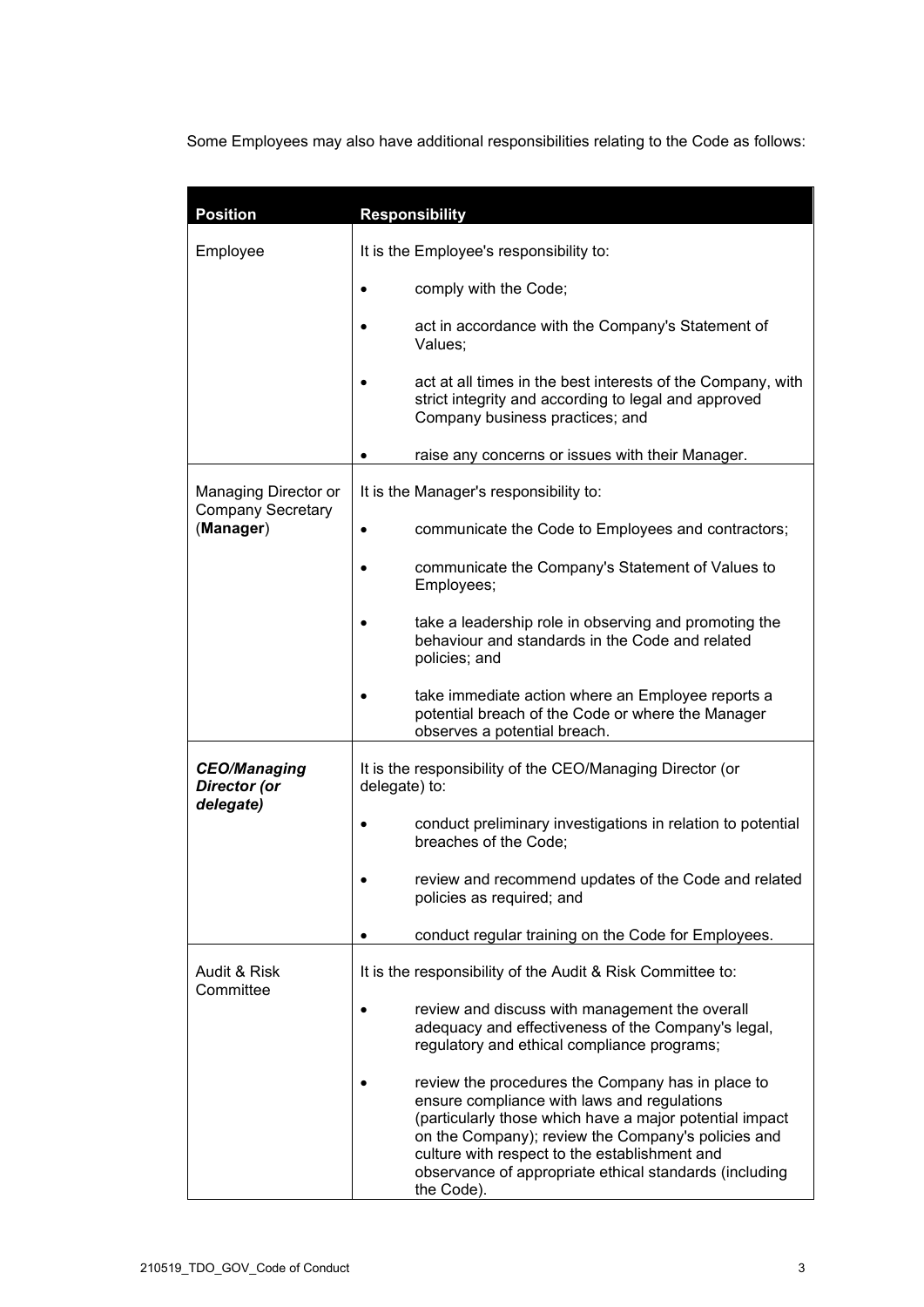## **1.3 How the Code interacts with other Company policies**

The Code should be read in conjunction with the following Company policies:

- (a) Statement of Values;
- (b) Continuous Disclosure Policy;
- (c) Securities Trading Policy;
- (d) Anti-Bribery and Corruption Policy;
- (e) Whistleblower Policy; and
- (f) other procedure policies and documents implemented from time to time.

Copies of the policies are available on the Company's website.

To the extent that any policy is not consistent with this Code, it is the policy that will prevail.

The Company continually assesses and upgrades its policies to ensure compliance with corporate governance requirements. You will be notified of any material changes to the policies.

## <span id="page-3-0"></span>**1.4 What to do if you suspect the Code has been breached**

## **(a) Reporting channels**

You are encouraged to report to your Manager any genuine behaviour or situation which you believe breaches or potentially breaches the Code, a policy or the law.

Alternatively, you can report unacceptable behaviour through any of the following channels:

- (i) the CEO/Managing Director; or
- (ii) a Director of the Company.

If you wish to report a breach or potential breach anonymously, you may provide a detailed report to the CEO.

Managers to whom potential breaches are reported should discuss the issue with CEO (or his or her delegate) who will assess the appropriate action to be taken.

## **(b) Whistleblower protection**

The Company is committed to ensuring that you are not disadvantaged or discriminated against for reporting unacceptable behaviour in good faith.

Wherever possible, your calls, notes, emails and other communications will be dealt with confidentially. You have the Company's commitment that, wherever possible, your privacy will be protected where you make a report under this Code.

It is a breach of the Code for any Employee to cause disadvantage or to discriminate against an Employee who makes a report under the Code.

Examples of disadvantage and discrimination include:

(i) reprisals, harassment or victimisation;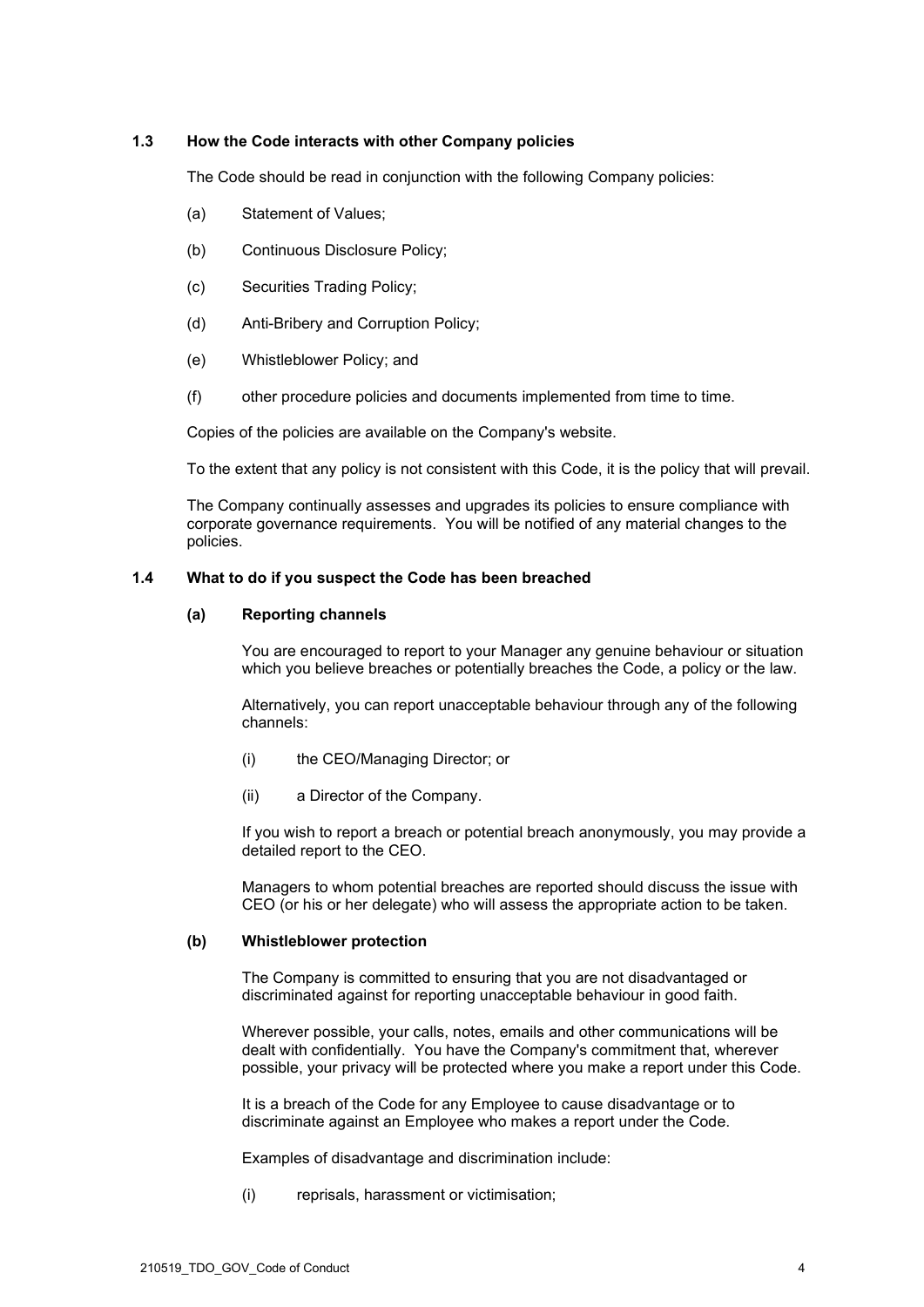- (ii) demotion or dismissal or loss of opportunity for promotion; and
- (iii) current or future bias.

The protection that the Company will make available to protect whistleblower's will vary depending on the circumstances, but may include:

- (i) ensuring confidentiality in the investigation and protecting the whistleblower's identity;
- (ii) monitoring and managing the behaviour of other Employees;
- (iii) offering a leave of absence while the matter is investigated;
- (iv) relocating Employees (which may, but will not necessarily include the whistleblower) to a different working group or department; and
- (v) rectifying any detriment the whistleblower has suffered.

Please refer to the Company's Whistleblower Policy for further details in relation to how the Company provides Whistleblower protection.

## **(c) Investigations**

Preliminary investigations of reported breaches are administered by a relevant supervisor or manager.

If a breach of the Code is found to have occurred, a formal investigation process is administered by the CEO/Managing Director or his or her delegate in consultation with the supervisor or manager of the offending person.

Following the preliminary investigations, if a material breach of the Code is found to have occurred, the CEO/Managing Director and the supervisor or manager of the offending person must report such material breach to the Board.

During the investigation process, all Employees will be expected to cooperate with the directions of the CEO/Managing Director or his or her delegate.

## **1.5 Consequences of breaching the Code**

We recognise that breaches of the Code may occur from time to time. We expect that any breach will be inadvertent and without intent, however it should be clearly understood that any breach may result in disciplinary action.

Depending on the nature of the breach, penalties may be imposed ranging from counselling to dismissal or termination of the contract or engagement (in extreme circumstances). We will act objectively and in accordance with any applicable provisions or requirements in an employment contract.

We reserve the right to inform the appropriate authorities where it is considered that there has been criminal activity or an apparent breach of the law.

# **1.6 Who to speak to if you have questions**

The Code does not include:

- (a) every ethical issue that you might face; nor
- (b) every law and policy that applies to the Company.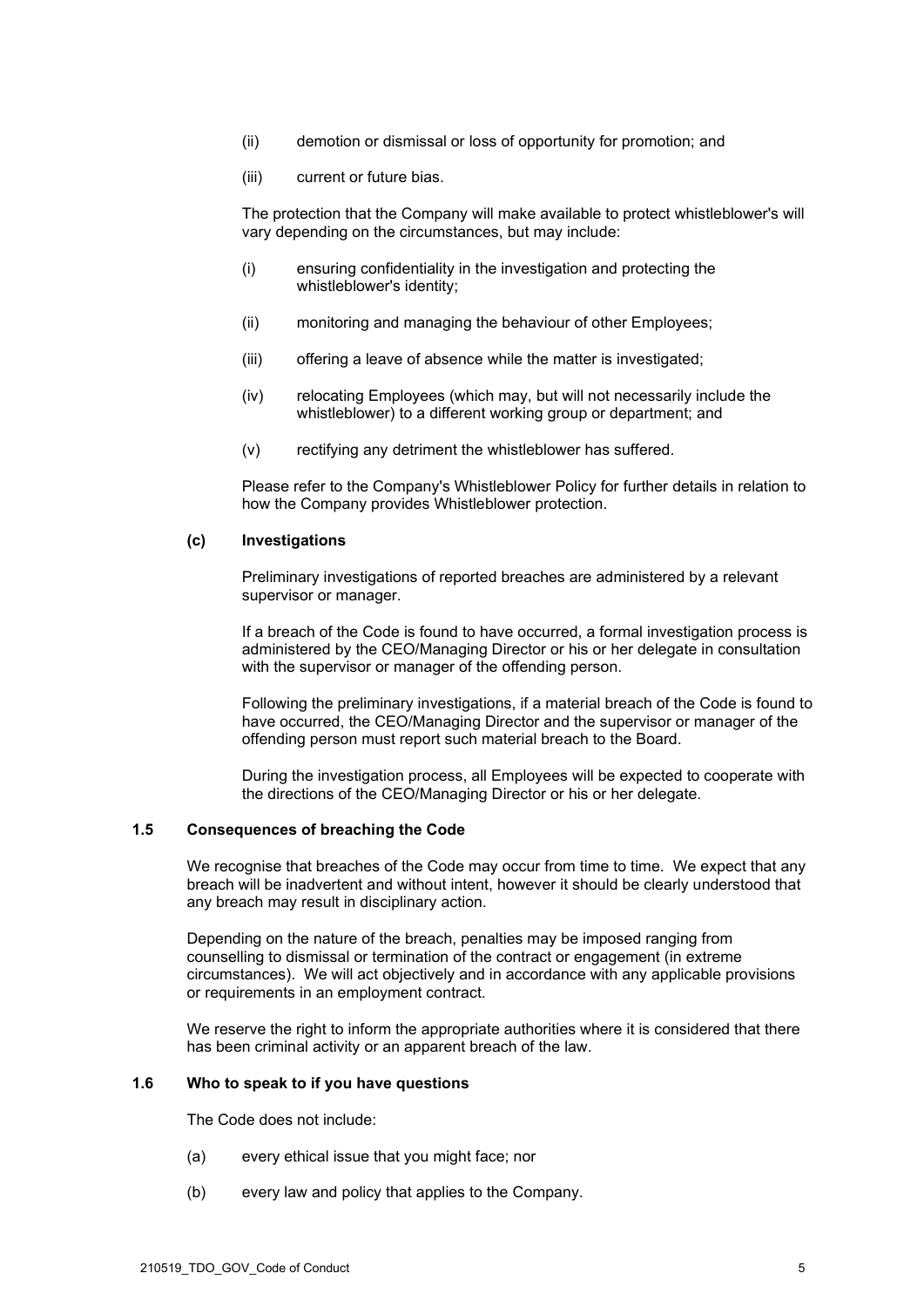In representing the Company, you are expected to act in a manner consistent with the key standards underpinning the Code, namely:

- (a) your actions must be governed by the highest standards of integrity and fairness;
- (b) your decisions must be made in accordance with the applicable law(s); and
- (c) your business must be conducted honestly and ethically, with your best skills and judgement,

and for the benefit of customers, Employee, shareholders and the Company and its subsidiaries.

If you have any questions regarding the Code or any of the Company's policies at any time, you should contact your Manager, Company Secretary or the CEO/Managing Director.

# **2. Your obligations**

## **2.1 Compliance with laws and regulations**

You should be aware of, and comply with, your duties and obligations under all laws and regulations relating to your work.

We encourage you to:

- (a) actively understand the laws which affect or relate to the Company's operations;
- (b) attend seminars presented by the Company or other external service providers to maintain your knowledge of the laws and regulations, as well as to increase your awareness of relevant legal and industry developments; and
- (c) interpret the law in a way which reinforces the Company's reputation for integrity.

If you have a question as to whether particular laws apply or how they may be interpreted, please contact your Manager, Company Secretary or the CEO/Managing Director.

# **2.2 Fair trading and dealing**

The Company aims to maintain a high standard of ethical behaviour in conducting business and to behave with integrity in all dealings with customers, shareholders, government, Employees, suppliers and the community.

When dealing with others, you must:

- (a) perform your duties in a professional manner;
- (b) act fairly and with the utmost integrity and objectivity; and
- (c) strive at all times to enhance the Company's reputation and performance.

You are encouraged to familiarise yourself with the legal requirements applying to fair trading and dealing, and to undertake training or attend seminars to develop and maintain your knowledge so that you can act in accordance with those requirements.

If you have a question or wish to report a breach of fair dealing requirements, please contact your Manager, Company Secretary or the CEO/Managing Director.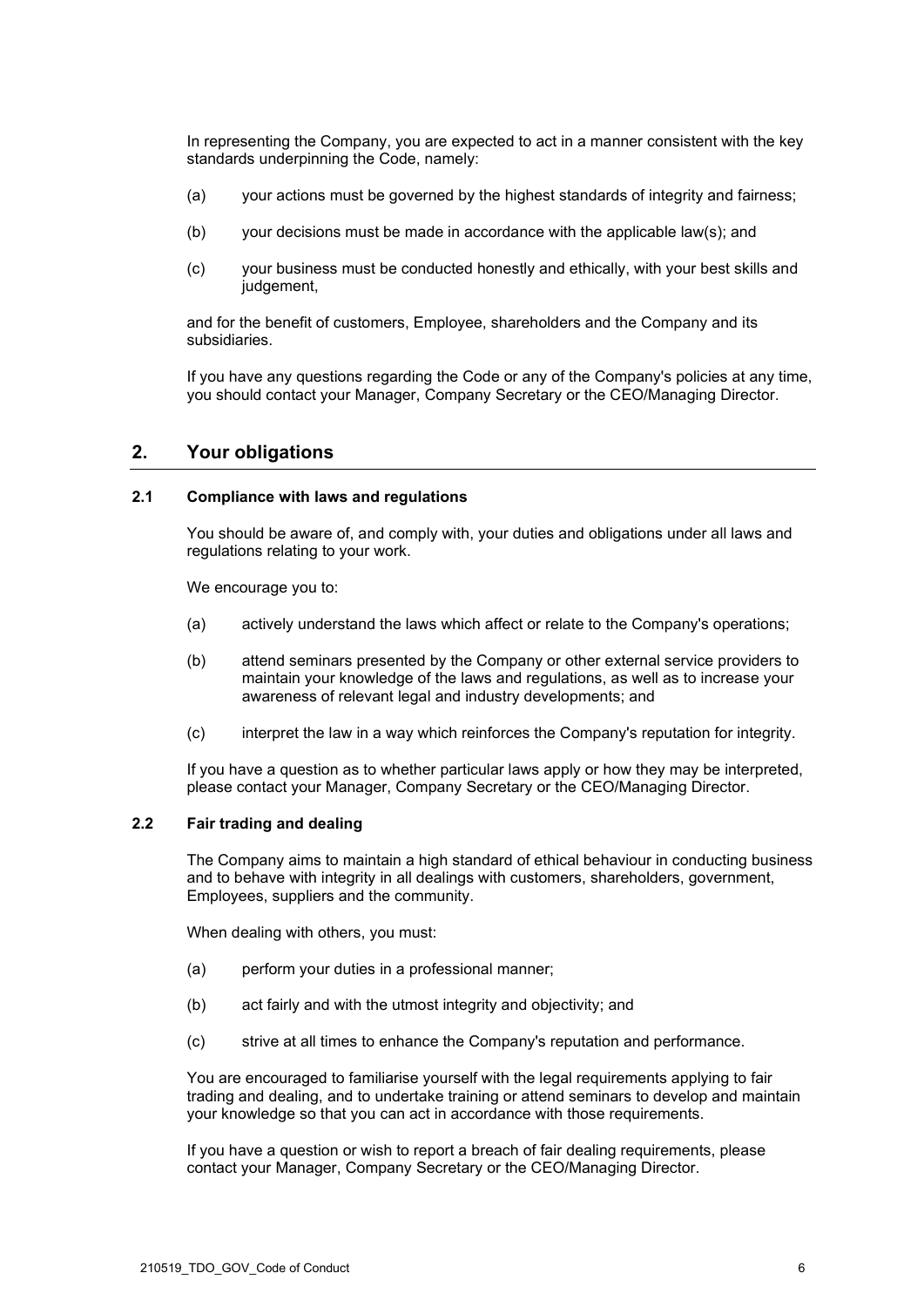# **2.3 Conflicts of interest**

You are responsible for notifying the Company and appropriately dealing with any conflicts of interest (actual or potential). If you are concerned that you may have a conflict of interest, you should disclose that interest and discuss the matter with your Manager, Company Secretary or the CEO/Managing Director.

## **(a) What is a conflict of interest?**

A conflict of interest exists where loyalties are divided.

You may have a conflict of interest if, in the course of your employment or engagement with the Company:

- (i) any of your decisions lead to an improper gain or benefit to you or your associate; or
- (ii) your personal interests, the interests of an associate, or relative, or obligation to some other person or entity, conflict with your obligation to the Company.

The following are some common examples that illustrate actual or apparent conflicts of interest that you must avoid. These examples are intended to be a guide only.

## <span id="page-6-0"></span>**(b) Improper personal benefits**

Conflicts of interest can arise when you or a member of your family receive improper personal benefits as a result of your position. You and your relatives should not give unreasonable gifts to, or receive unreasonable gifts from, the Company's customers or suppliers or others with whom the Company interacts.

We encourage you not to accept a gift (of any kind or value) in circumstances where your business judgment might appear to have been compromised, or where you or the Company would be embarrassed if the gift was made public.

The Company may have dealings with companies based in countries where gift giving has important cultural significance and plays an important role in business relationships. While you should be aware and respectful of such cultural practices, we encourage you to remain mindful of the Company's policy in this regard.

If you are in any doubt as to the appropriateness of a gift, please check with your Manager, Company Secretary or the CEO/Managing Director.

## **(c) Financial interests in other businesses**

You should avoid having a significant ownership interest or personal financial interest in any other enterprise if that interest compromises or appears to compromise your loyalty to the Company.

You must disclose all personal financial interests that you or members of your family have in organisations which have established, or are threatening to establish, a business relationship with the Company or which compete with the Company.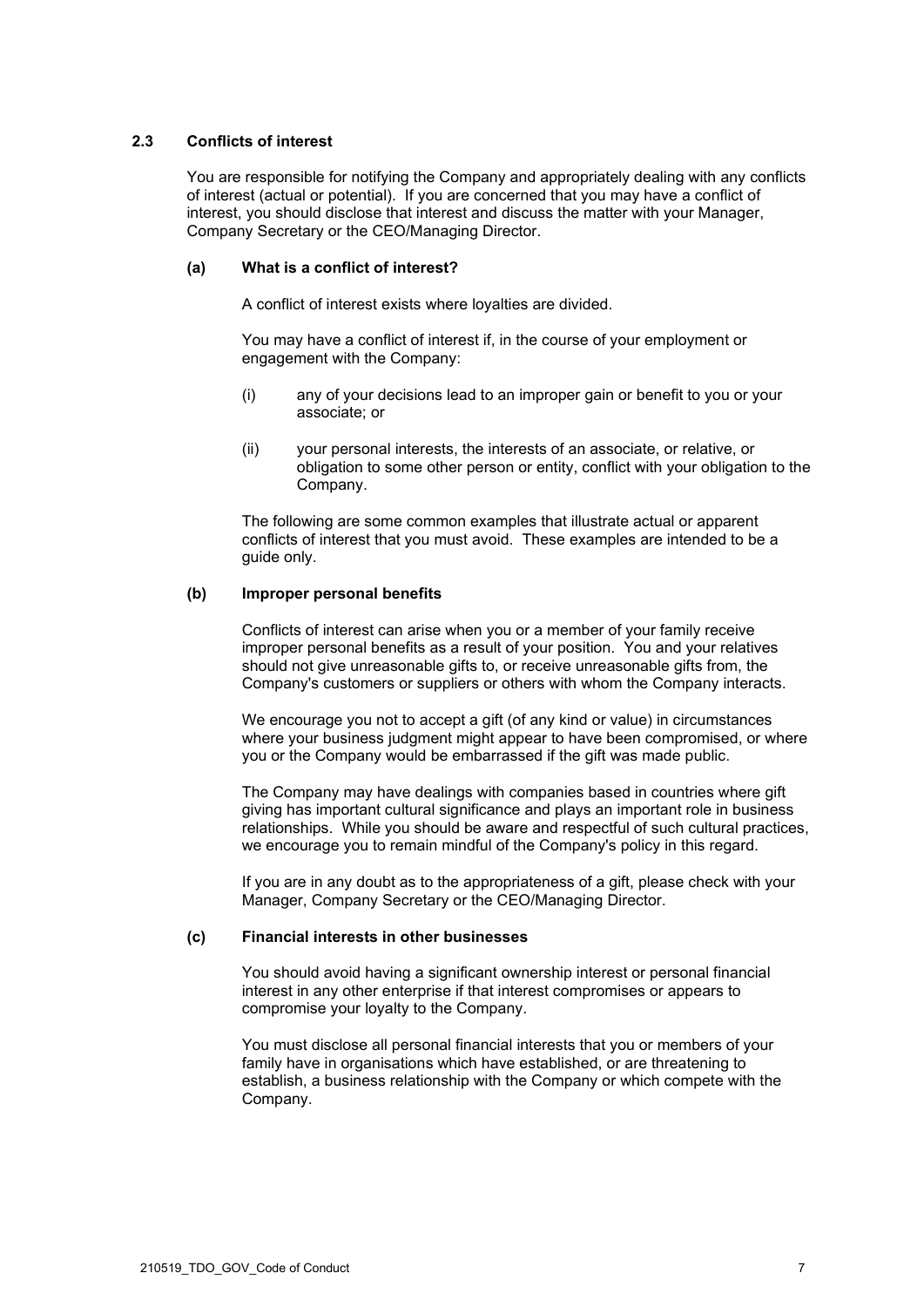Personal financial interests include, among other things, interests resulting from the following relationships:

- (i) officer, director, Employee or independent contractor;
- (ii) ownership of shares or other equity interest;
- (iii) debtor or creditor (other than in respect of personal financing arrangements with a recognised financial institution, such as mortgages); or
- (iv) lessee or lessor.

Ownership of less than 5% of the common or ordinary shares in an entity is not normally considered a conflict.

If you have any doubt about personal financial interests, consult with either your Manager, Company Secretary or the CEO.

# **(d) Corporate opportunities**

You must not take advantage of property, information or other opportunities arising from your position in the Company for personal gain.

For example, if you learn of a business or investment opportunity through the use of corporate property or information or your position within the Company, you should only participate in the business or make the investment with approval from the CEO/Managing Director. As a general principle, you should only participate in a joint venture, partnership or other business arrangement with the Company with approval of the CEO/Managing Director.

### **(e) Conflict of interest arising from a personal relationship**

Employees who have the responsibility for or authority to affect the careers or employment of other Employees should perform their functions free from any conflict of interest arising from a personal relationship.

For example, a conflict of interest will arise from a personal relationship if you have a family, business or personal relationship (including a personal financial interest, sharing living quarters or a romantic relationship) with any other Employee within the Company and that relationship causes, or might reasonably be anticipated to cause, an inability on your part or their part to perform responsibilities objectively and impartially as far as the other party to the relationship is concerned.

You must disclose any conflict of interest arising from a personal relationship to either your Manager or the CEO/Managing Director. Such disclosures will be treated confidentially.

#### **(f) Outside memberships, directorships, employment and public office**

The Company supports involvement of its Employees in community activities and professional organisations. However, outside employment or activity must not conflict with an Employee's ability to properly perform their work for the Company, nor create a conflict (or the appearance of a conflict) of interest.

Before accepting outside employment or a position on the board of directors of another company or non-profit organisation, you must carefully evaluate whether the position could cause, or appear to cause, a conflict of interest. If there is any question, consult your Manager or the CEO/Managing Director.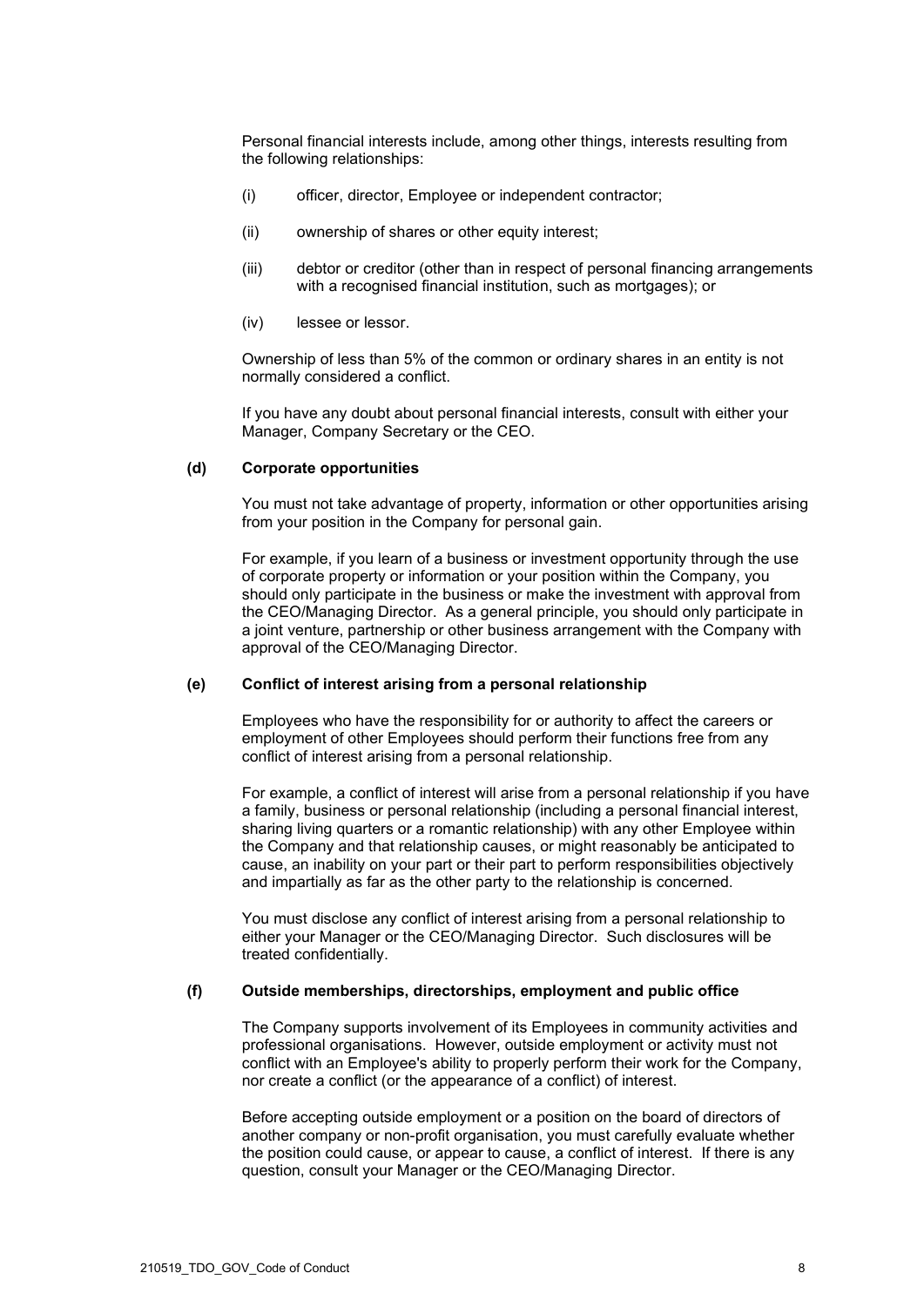You must obtain prior written consent from the CEO/Managing Director where the proposed employment or position relates to an outside organisation that has or seeks to have a business relationship with the Company or competes with services provided by the Company.

You may accept public office or serve on a public body in your individual private capacity, but not as a representative of the Company unless authorised by the Board. If such public office would require time away from work, you must comply with Company policies regarding leave of absence and absenteeism.

## (g) **Use of Company name**

It is the Company's policy to make available to all Employees any Company discounts with suppliers or other businesses that may be passed on to Employees. However, you may not use the Company's name or purchasing power to obtain personal discounts or rebates unless the discount or rebates are made available to all Employees.

## **2.4 Improper use or theft of Company property, assets and email**

You are responsible for protecting any Company property and assets that are under your control and you should safeguard them from loss, theft and unauthorised use.

Company property and assets includes cash, securities, business plans, third party information, intellectual property (including computer programs, software, models and other items), confidential information, office equipment and supplies.

You must not:

- (a) use Company assets for any unlawful purpose or unauthorised personal benefit;
- (b) remove Company property and documents from official premises without a good and proper reason. If required to be removed, they should be stored in a secure manner and covered by appropriate insurances;
- (c) make improper disclosures, including inadvertent or careless disclosure, of competitive business strategies and plans, special methods or operation and other information that is of competitive value to the Company. If you are unsure whether information is of a confidential nature, seek advice from your Manager and refer to the Company's Continuous Disclosure Policy before disclosure.

You are encouraged to use common sense and observe standards of good taste regarding content and language when creating documents that may be retained by the Company or a third party. The Company's electronic communication systems should not be used to access or post material that violates our policies or any laws or regulations. This also applies to personal, non-business use of the Company's electronic communication systems.

## **2.5 Privacy**

The Company respects your privacy and the privacy of others.

You should familiarise yourself with, and comply with:

- (a) the privacy laws of Australia and, where applicable, the jurisdiction or your business unit;
- (b) the Company's policy relating to privacy which details the appropriate use or personal information.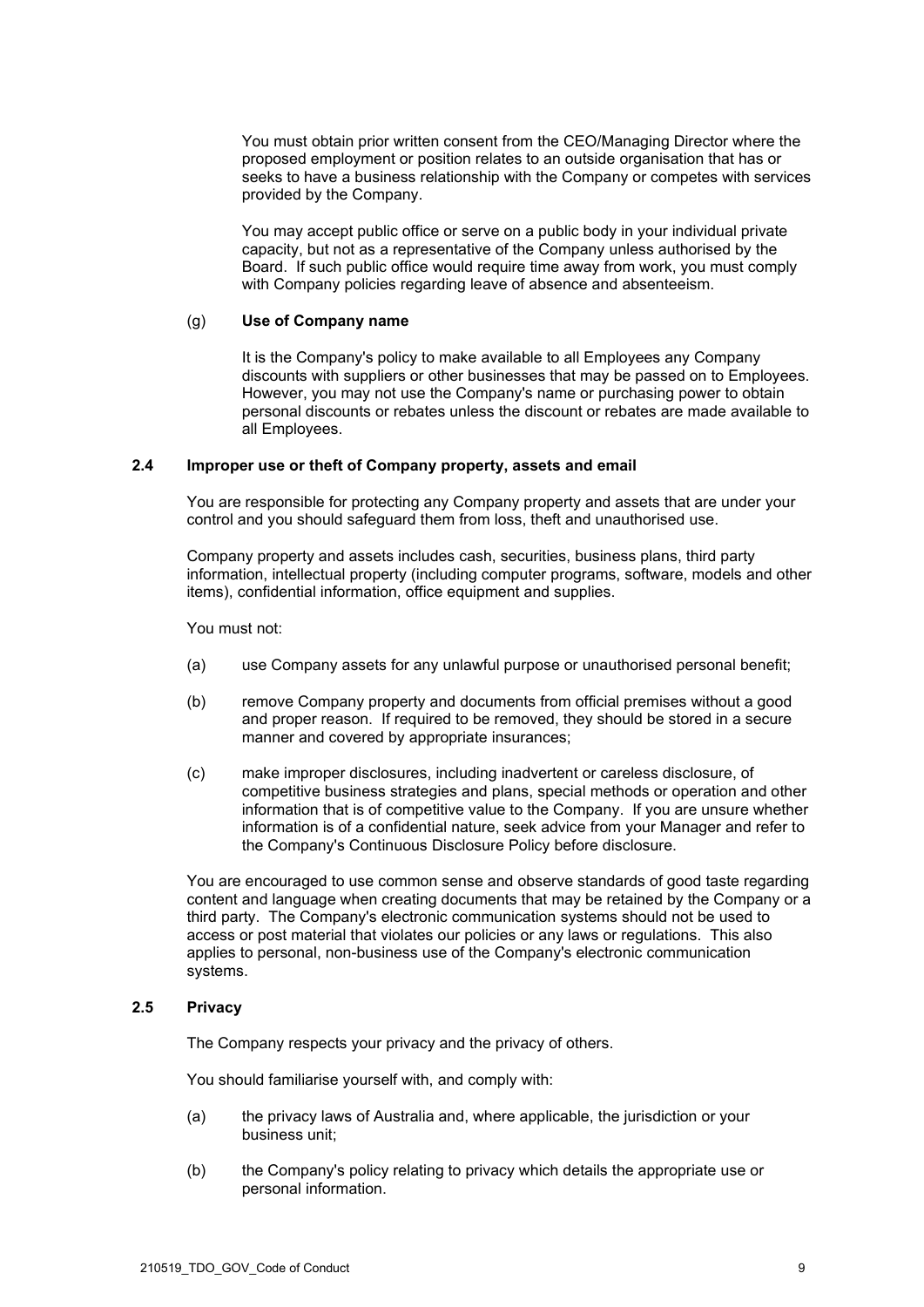If you have any questions in relation to privacy, please contact either your Manager, Company Secretary or the CEO.

## **2.6 Public communications and disclosure**

You are responsible for the integrity of the information, reports and records under your control and you are expected to exercise the highest standard of care in preparing materials for public communications.

Those documents and materials should:

- (a) comply with any applicable legal requirements;
- (b) fairly and accurately reflect the transactions and occurrences to which they relate;
- (c) not contain any false or intentionally misleading information, nor intentionally misclassify information; and
- (d) be in reasonable detail and recorded in the proper account and in the proper accounting period.

Media statements and official announcements may only be made by persons authorised under the Company's Continuous Disclosure Policy. If you receive a request for information and you are not authorised to respond to the enquiry, refer the request to the appropriate person. Unless the CEO/Managing Director or Company Secretary has given prior written consent, you and your associated parties must not participate in public forum discussions (including internet based forums) where the subject matter is related to the Company, its competitors or the industry in which we operate.

The Company has adopted the Continuous Disclosure Policy as a means of ensuring compliance with its disclosure and communication obligations under the *Corporations Act 2001* (Cth) and the ASX Listing Rules. The aim of the Continuous Disclosure Policy is to keep the market fully informed of information that may have a material effect on the price or value of the Company's securities, and to correct any material mistake or misinformation in the market.

Ensure that you are aware of the requirements of the Continuous Disclosure Policy and, if it applies to you, you must act in accordance with its terms.

# **2.7 Employment practices**

# **(a) Equal opportunity and discrimination**

The Company is committed to:

- (i) equal employment opportunity;
- (ii) compliance with the letter and spirit of a full range of fair employment practices and anti-discrimination laws; and
- (iii) a workplace free from any kind of discrimination, harassment or intimidation of Employees.

The Company will promptly investigate all allegations of harassment, bullying, victimisation or discrimination and will take appropriate corrective action. Retaliation against individuals for raising claims of harassment or discrimination will not be tolerated.

# **(b) Workplace health and safety**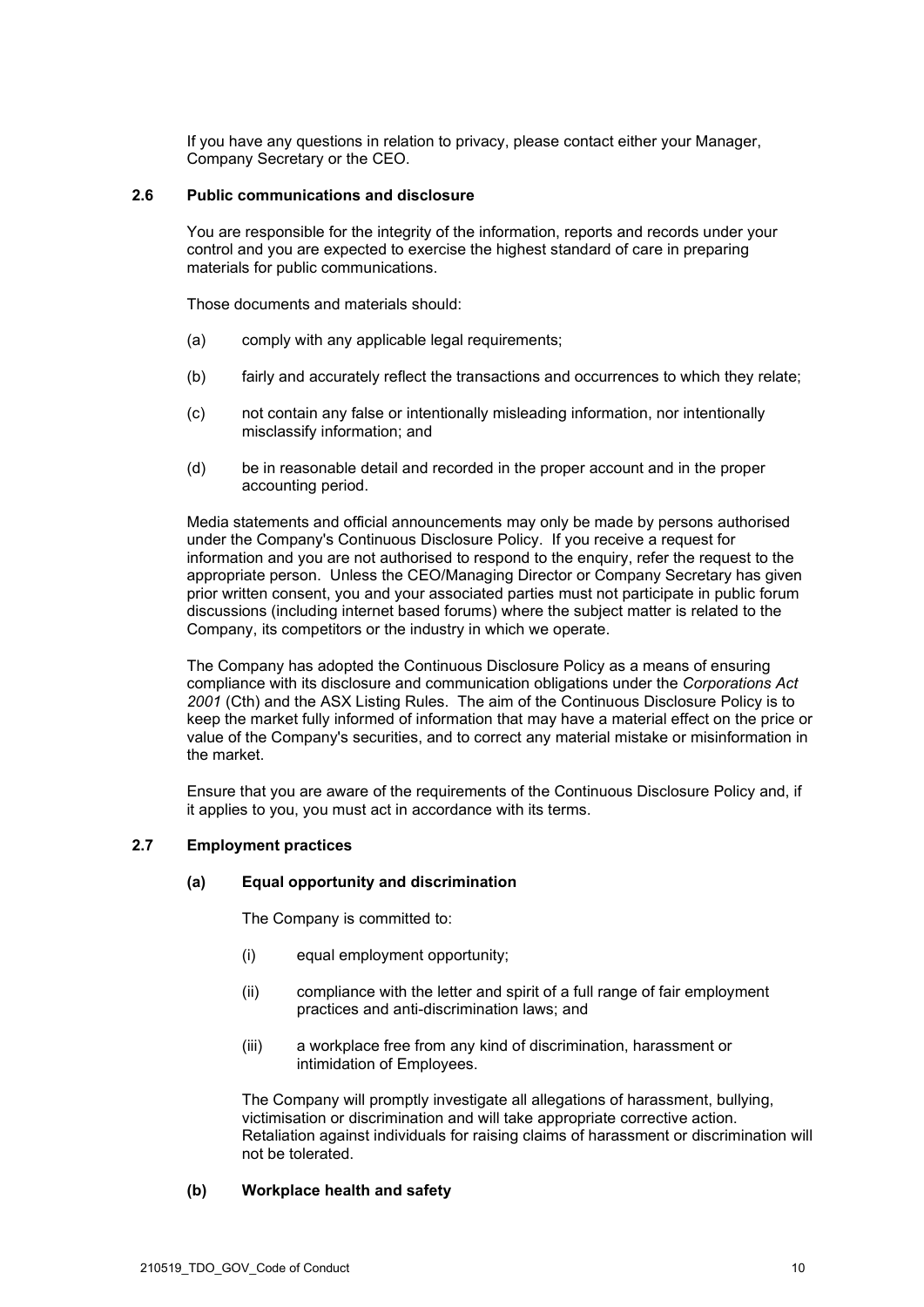The Company is committed to maintaining a healthy and safe working environment for its Employees. All appropriate laws and internal regulations (including occupational health and safety laws) should be fully complied with. All people have obligations to assist in ensuring that this situation is maintained at all times.

Misusing controlled substances or alcohol or selling, manufacturing, distributing, possessing, using or being under the influence of illegal drugs on the job will not be tolerated.

You should familiarise yourself with all relevant procedures to ensure the workplace is safe and without risk to the health of others and yourself. You should follow any lawful and reasonable instructions consistent with those procedures.

## **(c) Company reputation**

Employees must not act in any way that could cause harm to the Company's reputation or market position during or after their employment. Employees have a duty to act in a manner that merits the continued trust and confidence of the public.

## **(d) Securities trading**

The Company is committed to upholding fair and ethical securities trading practices complying with all laws and avoid any conflicts of interest.

Employees must not:

- (i) use any price sensitive information (which is not generally available to others) in deciding whether or not to buy or sell the Company's securities;
- (ii) deal with the Company's securities when in possession of price sensitive information about the Company which has not been publicly disclosed; and
- (iii) act contrary to the Company's Securities Trading Policy (which provides guidance on when Employees are likely to possess price sensitive information).

You should familiarise yourself with the Company's Securities Trading Policy and ensure you act in accordance with it when dealing in the Company's securities.

## (e) **Bribes, inducements and commissions**

You must not pay or receive any bribes, facilitation payments, inducements or commissions (this includes any item intended to improperly obtain favourable treatment or avoid unfavourable circumstances).

You must not give or receive any unreasonable gifts (refer section [2.3\(b\)\)](#page-6-0) or otherwise act in an unethical way. Remember that agreeing not to act may have the same ramifications as acting in an unethical way.

## **2.8 Community**

# **(a) Contribution to the community**

The Company is a responsible corporate citizen and actively supports the communities in which we live and work. Each Employee is expected to uphold the Company's commitment to pursue good corporate citizenship while engaging in corporate activity.

You must abide by all local laws and regulations and you are expected to respect and care for the environments in which the Company operates.